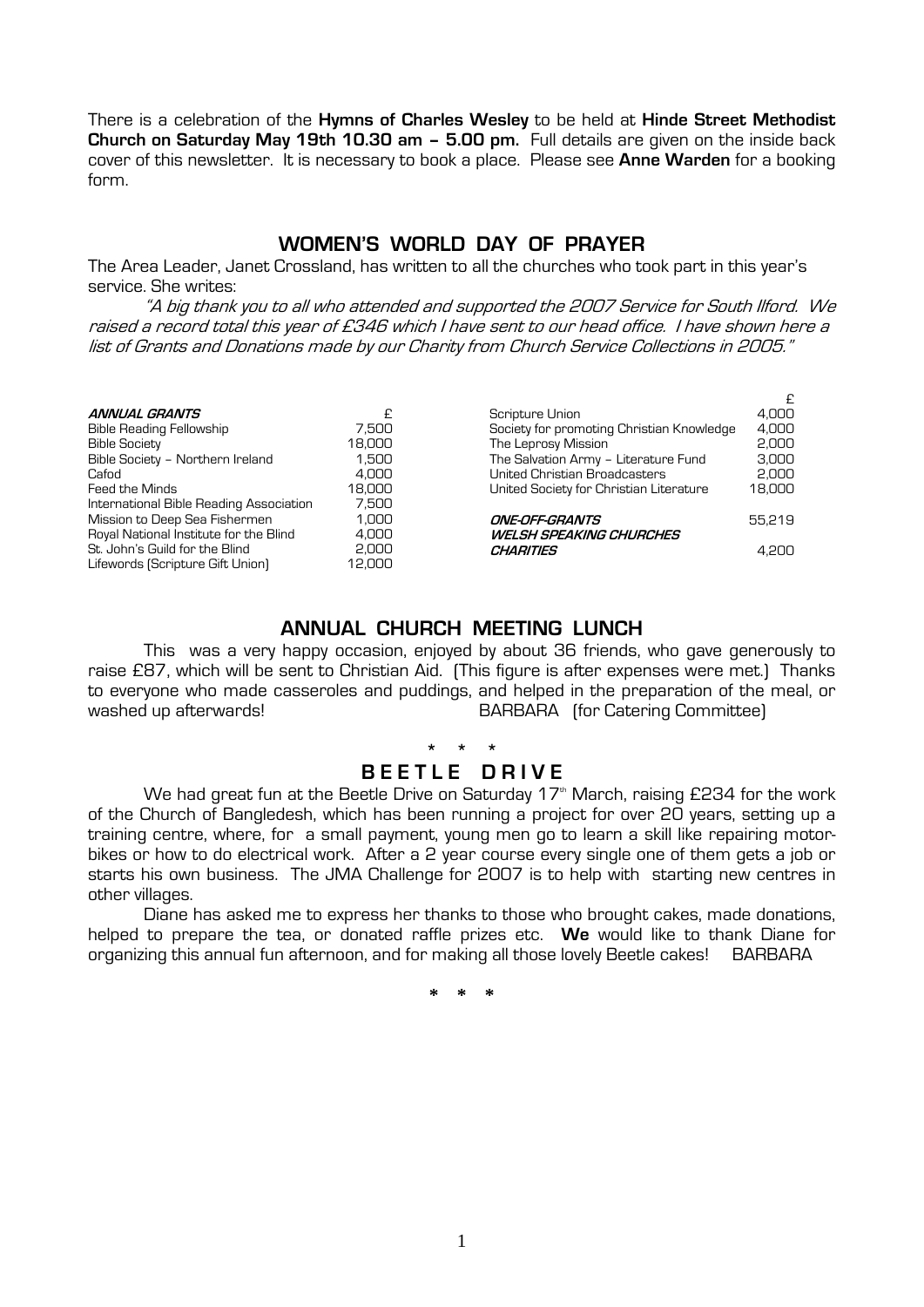### **C H U R C H C O U N C I L**

Jeremy spoke on the Development Plan Phase II, reporting that following the supportive response given by the congregation at the special November Church Meeting, specific plans have The Church Council met on Thursday 1st March with sixteen members present.

The plans have now been put to the Quantity Surveyor. The cost of the basic scheme will be £55,000 - £60,000, of which the church has to raise £25,000, although we are well on the way with that.

The Development Fund will be kept open and there will be fund-raising events. We will be applying to various Trusts and to the Methodist Church, and we are hoping the Circuit will make a contribution. We have identified a new Lottery fund called The Community Buildings Fund to support buildings that are environmentally friendly and serve the community. It is a possible fund for double-glazing in the Hall, which would cost an extra £30,000. If they do not fund us we would take the double-glazing out of the scheme. We have to apply by April and they will inform us within two months if they are considering our application. The Church Council agreed with the proposal that the Finance Committee be authorised to go ahead with the scheme, and a majority approved application to the Lottery Community Buildings Fund.

Although we have started on our Five-Year Plan, for example the work with children each month and the setting up of a website, we need to finish it. We need to prepare a Five-Year Plan to obtain funding from the Circuit. It was suggested that a small group should meet under the direction of Stephen to write a Plan, ready for October, when it would be presented to the Church Council.

Mike Seviour and Anne Warden have produced a website which will be launched on 1st April, when Mike will have two or three laptops set up so people can see it. Thanks were expressed to Anne and Mike for the time and effort they have put into producing the website.

Leadership for the Guides and Cubs is urgently needed. The Church Council expressed their gratitude to Andrew for his work as Cub Leader over a number of years.

Stephen read a letter from Phil Spencer who is resigning from his many posts and duties at the Church, as he and Phyllis are moving to Dorset. Phil presented two aerial photographs taken after the opening of the premises following the development. Phil and Phyllis were thanked for their significant contribution to the church over 23 years.

The following Church Officers were willing to stand again and were duly appointed:

 Treasurer Peter Foster Secretary Kathleen Taylor Church Life Chairman Peter Foster Pastoral Secretary<br>Property Chairman Property Secretary Property Chairman **Interpreter Secretary Chairman** Jeremy Foster Property Secretary vacant

Junior Church Leader Joanna Wright JMA Secretary Diane Foster

### **THE DRIVE SCOUT AND GUIDE GROUP QUIZ NIGHT**

 Nine teams entered the Quiz which proved to be an enjoyable social evening despite the testing questions of our Quizmaster and organiser, Peter Bendon. Lorraine and her family members provided another lovely supper.

Thanks to all our supporters and most of all to Peter and Lorraine.

#### **COMMUNION COLLECTION**

The collection at the Communion Service on Easter Day 8<sup>th</sup>. April will be given to "Age **Concern in Redbridge." Age Concern** provides a 'Keep in Touch' service for older people in the Borough. This Service offers a telephone call every morning, Monday to Friday, for a chat and to see that all is well. Many other services are provided - Assisted Bathing, Transport, Clip-it (toenail cutting service) Day-care centres for Frail Older People, and Active age Centres.

Do give generously to this important work.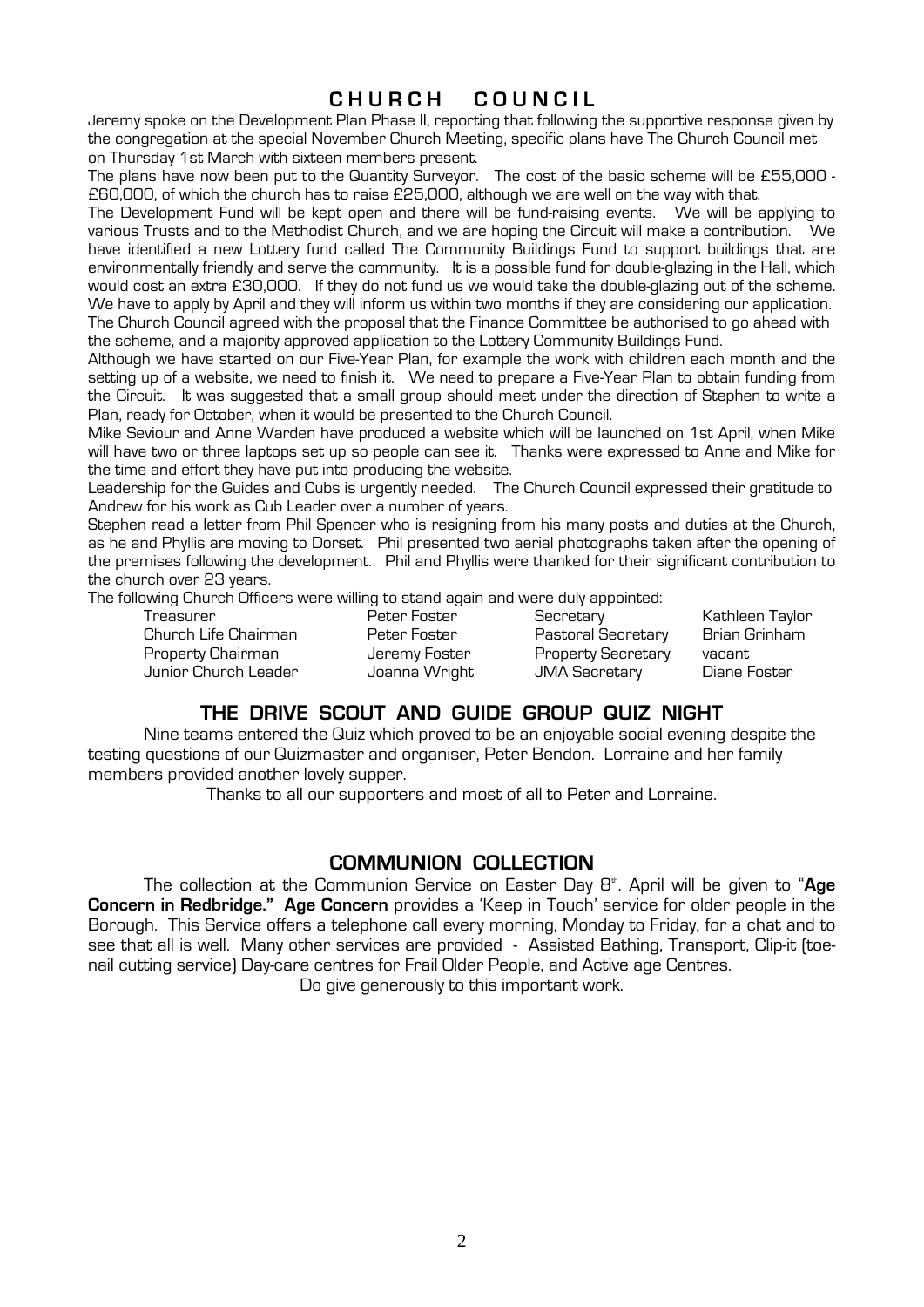# **GOOD FRIDAY MEDITATION - APRIL 6TH .**

This will be held in our church, beginning at **10.00 am,** lasting about one hour, during which we will read the account of the trial and death of Jesus as recorded in St. Luke's Gospel, together with comment and time for reflection, following the pattern of recent years.

**\* \* \*** 

### **CHURCH FELLOWSHIP**

Our next meeting after the Lenten Studies will be on May 1<sup>st</sup> when Pam and Peter Hall from Gantshill Church will talk about 'Orchids'. Refreshments and lifts available as usual. C.E.S.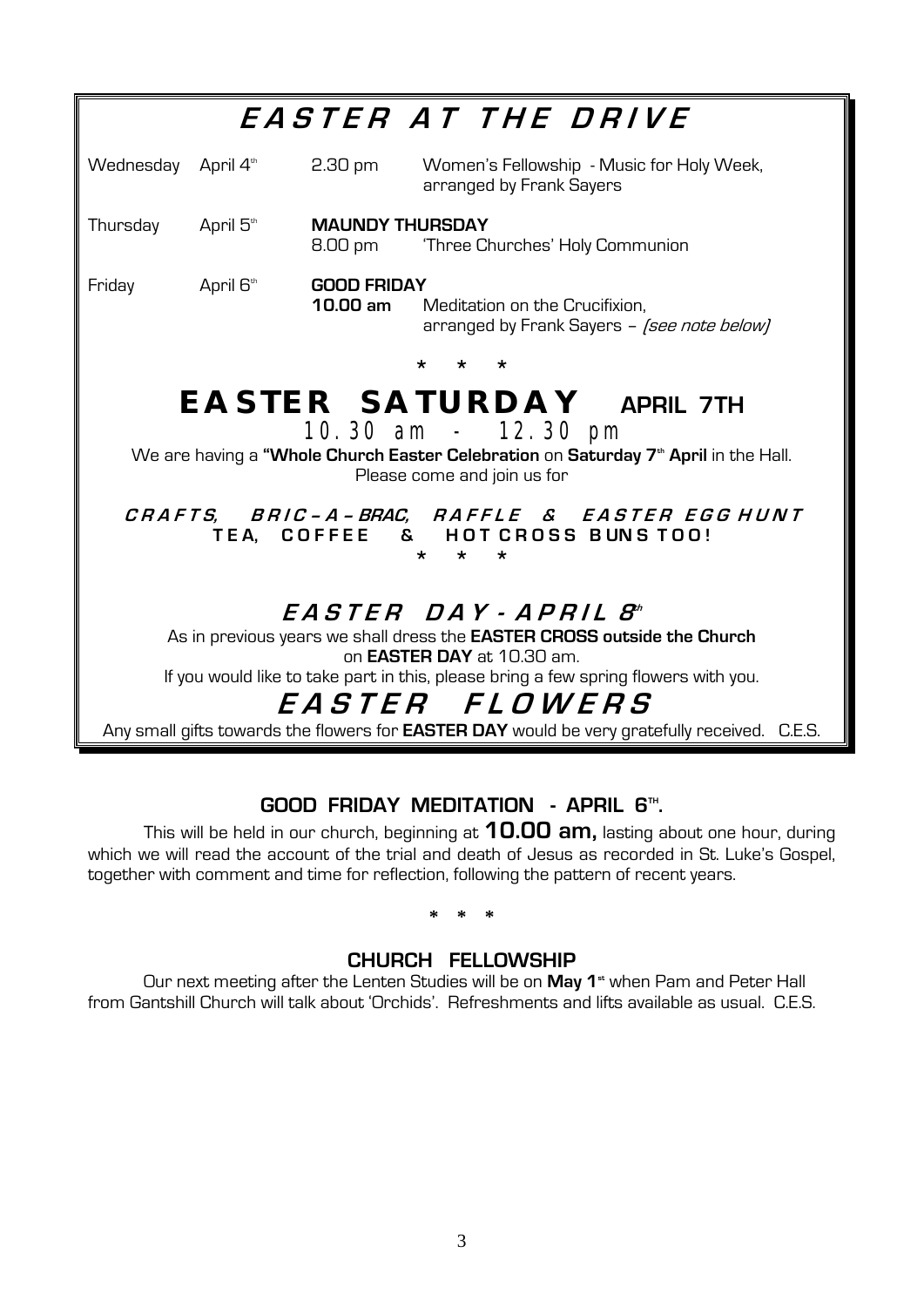#### **Margaret Macnab Frame**

A lovely tribute to the long and loving life of Margaret Frame, written by her two daughters, is printed in the St. Andrew's Parish Magazine for March. Margaret died on 5<sup>th</sup> February 2007 aged 89 years. She was known to many of us, through her legal practice and her involvement with our church in legal matters. Through all her life in Ilford, until her arthritis finally made her housebound, she was a regular member of the congregation at St. Andrew's. I have put a copy of the magazine on the table at the back of the church (pages 20 and 21). Please take it and read it quickly and pass it on, or put it back on the table. It is a heart-warming tribute to a wonderful woman, who will be terribly missed. **BARBARA** 

#### **Vic Zoers**

It was with great sadness that I read in the Ilford Recorder of Vic's death at the age of 87. It is difficult to imagine St. Andrew's without him. He lived near the church nearly all his life. In his quiet way, he took great care of the church and garden with his wife Hazel and his sister Elsie. Hazel and Vic offered hospitality to my French friend Muriel, when I had to be away during her visit. My Canadian friend Laurie spent a long weekend in Ilford before flying home to Toronto on Concorde. She arranged the tour of St. Andrew's which Vic gave us on the Sunday evening, pointing out those beautiful stained glass windows. It is fitting that donations in memory of Vic were requested for St. Andrew's Church Stained Glass Window Fund instead of funeral flowers. We had recently announced to the National Trust that St. Andrew's was to be featured in an episode of ITV's "The Way We Worshipped". This is my last memory of him. SUSAN RUCKES

**\* \* \*** 

#### **DO YOU REMEMBER THE 2001 SLIDE SHOW?**

Sue's nephew **Martin** and his Hungarian wife **Judit** were there to see their **Hungarian Wedding**  featured on the 'big screen'. It was beautiful. Now they have baby Olivia, born on 27<sup>th</sup> February a first grandchild for Sue's brother and his wife Pauline. We send love and greetings to all the family.

**\* \* \*** 

#### **D A F F O D I L D A Y**

 There were several of us from the **BDI Circuit** at this event, but I only discovered this at the Circuit Meeting. Westminster Central Hall was packed, but only a small percentage came from the new London District. Ermal Kirby asked for a show of hands. There were several good speakers and an outstanding bass soloist. called Robert W. Anderson. Look out for him.

 The Rev. Canon Roger Royle announced his imminent retirement on his Radio 2 Programme, "Sunday Half Hour", a matter of hours before the 'Daffodil Day' service. The Rev. Tony Miles interviewed Roger, mostly about his work in broadcasting., encouraged us all to buy FAIRTRADE goods, especially Marks & Spencers cotton underwear! Roger also asked us all to think of all the people who have influenced us in our lives and to give thanks for them.

SUSAN RUCKES

PS I wonder how many people noticed the 'deliberate mistake' on the Daffodil Dav poster? Of course! Roger has presented Sunday Half Hour for 16 years. He hasn't introduced 'Songs of Praise' for years!

*An account of this 'Daffodil Day' event in the Methodist Recorder of March 22 tells us that this annual event was started during the Depression in the early part of the 20th. century "with the aim of cheering the wives of the unemployed". Editor*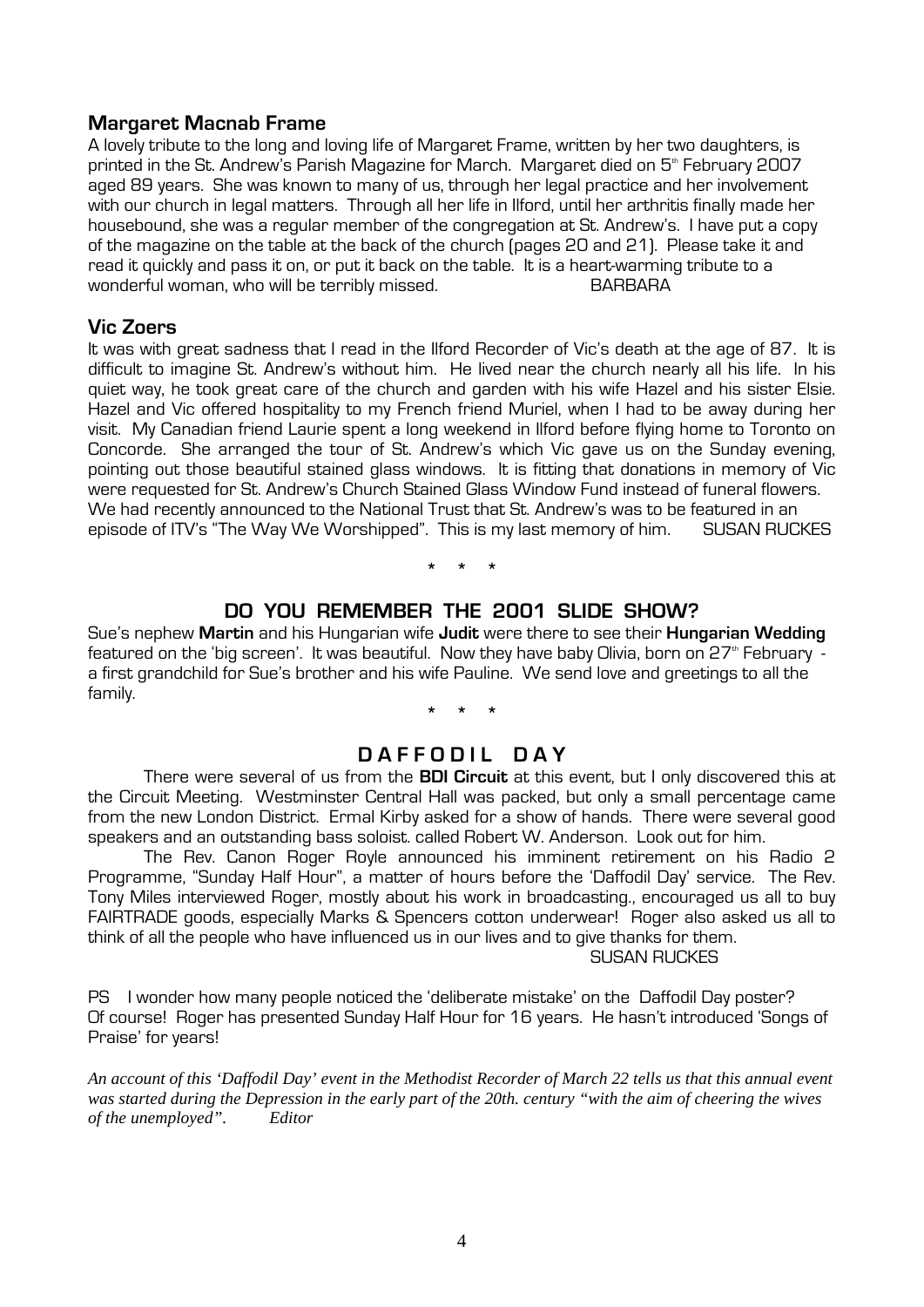# **M O Z A R T**

# **The New Essex Choral Society**

will be giving a concert of sacred and secular music by

**MOZART** at **Barnardo's Chapel, Barkingside on Saturday 21st April at 7.30 pm.** The programme will include excerpts from the Requiem and Vespers as well as operatic items. The soloists will be **Karen Thyselius**, soprano and **Orjan Hartveit**, baritone. Tickets  $£8(E7$ concessions) will be available from Brian Taylor, or on the door.

# *E a s t e r p r a y e r*

 When everything was dark and it seemed that the sun would never shine again, your love broke through.

 Your love was so strong, too wide, too deep for death to hold.

 The sparks cast by your love dance and spread and burst forth with resurrection light.

 Gracious God, We praise you for the light of new life made possible through Jesus. We praise you for the light of new life that shone on the first witnesses of resurrection. We praise you for the light of new life that continues to shine in our hearts today.

 We pray that the Easter light of life, hope and joy will live in us each day; and that we will be bearers of that light into the lives of others. Amen

 Michaela Youngson *from her book of poems "Making the colours sing", published by Inspire* 

# $C \, I R C \, I I I T$   $D \, I A R Y$

| <b>SUNDAY</b>      | April 1st. | 7.00 pm | Circuit Youth Service at Goodmayes -<br>followed by games & refreshments |
|--------------------|------------|---------|--------------------------------------------------------------------------|
| <b>GOOD FRIDAY</b> | April 6th. | 7.00 pm | Tenebrae Service of Shadows at Barking                                   |
| <b>EASTER DAY</b>  | April 8th. | 6.00 am | Easter Sunrise service at St. Margaret's,<br>Curfew Tower, Barking       |